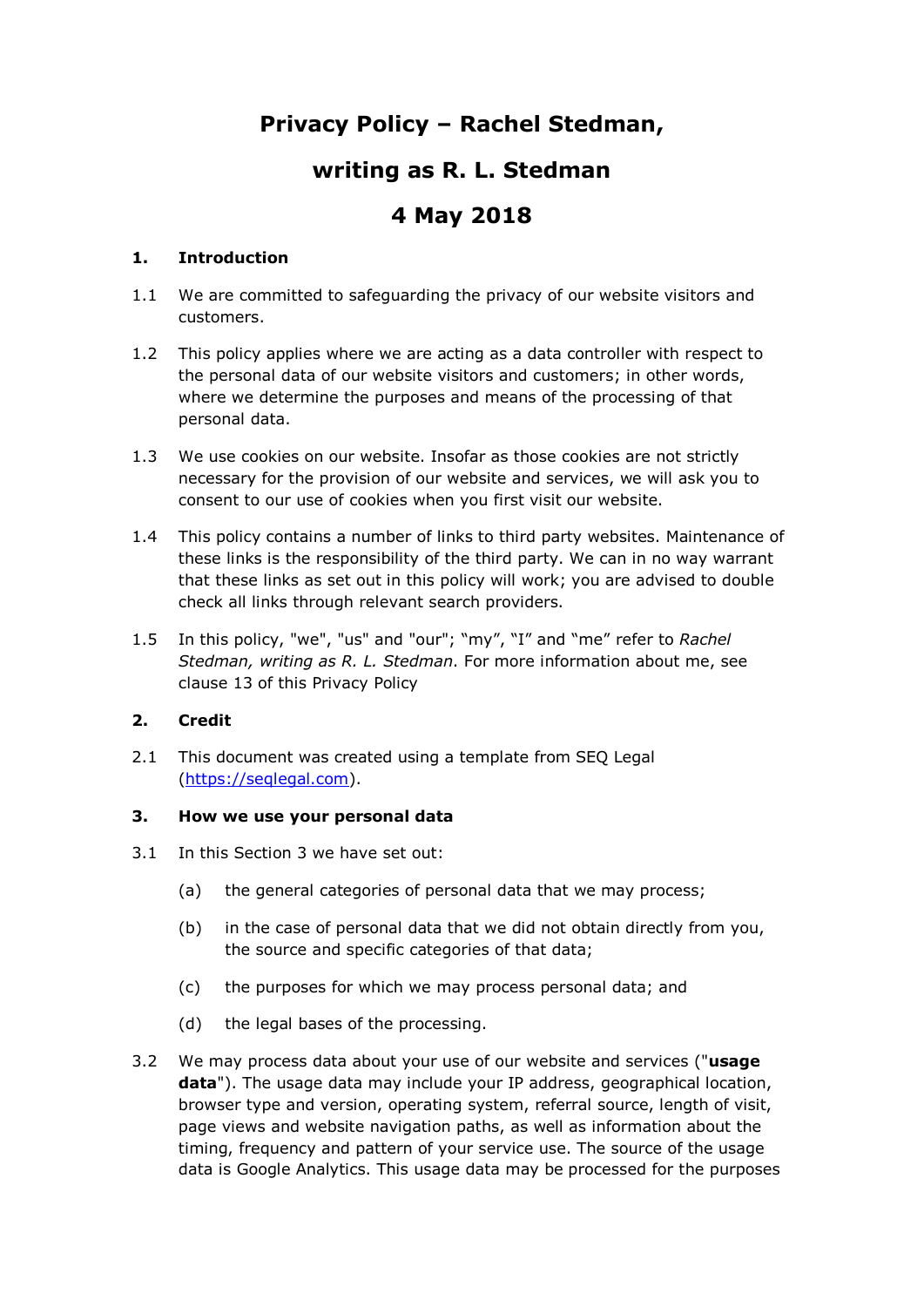of analysing the use of the website and services] The legal basis for this processing is consent OR our legitimate interests, namely monitoring and improving our website and services.

- 3.3 We may process your account data ("**account data**").The account data may include your name and email address. You are the provider of your data. The account data may be processed for the purposes of operating our website, providing our services, ensuring the security of our website and services, maintaining back-ups of our databases and communicating with you. The legal basis for this processing is consent OR our legitimate interests, namely the proper administration of our website and business OR the performance of a contract between you and us and/or taking steps, at your request, to enter into such a contract.
- 3.4 We may process information that you post for publication on our website or through our services ("**publication data**"). The publication data may be processed for the purposes of enabling such publication and administering our website and services. The legal basis for this processing is consent OR our legitimate interests, namely the proper administration of our website and business OR the performance of a contract between you and us and/or taking steps, at your request, to enter into such a contract.
- 3.5 We may process information contained in any enquiry you submit to us regarding goods and/or services ("**enquiry data**"). The enquiry data may be processed for the purposes of offering, marketing and selling relevant goods and/or services to you. The legal basis for this processing is consent OR our legitimate interests, namely the proper administration of our website and business OR the performance of a contract between you and us and/or taking steps, at your request, to enter into such a contract.
- 3.6 We may process information relating to our customer relationships, including customer contact information ("**customer relationship data**"). The customer relationship data may include your name and your email address. The source of the customer relationship data is you. The customer relationship data may be processed for the purposes of managing our relationships with customers, communicating with customers, keeping records of those communications and promoting our products and services to customers. The legal basis for this processing is consent OR our legitimate interests, namely the proper management of our customer relationships.
- 3.7 We may process information relating to transactions, including purchases of goods and services, that you enter into with us and/or through our website] ("**transaction data**"). The transaction data may include your contact details, and the transaction details. The transaction data may be processed for the purpose of supplying the purchased goods and services and keeping proper records of those transactions. The legal basis for this processing is the performance of a contract between you and us and/or taking steps, at your request, to enter into such a contract and our legitimate interests, namely the proper administration of our website and business OR your consent.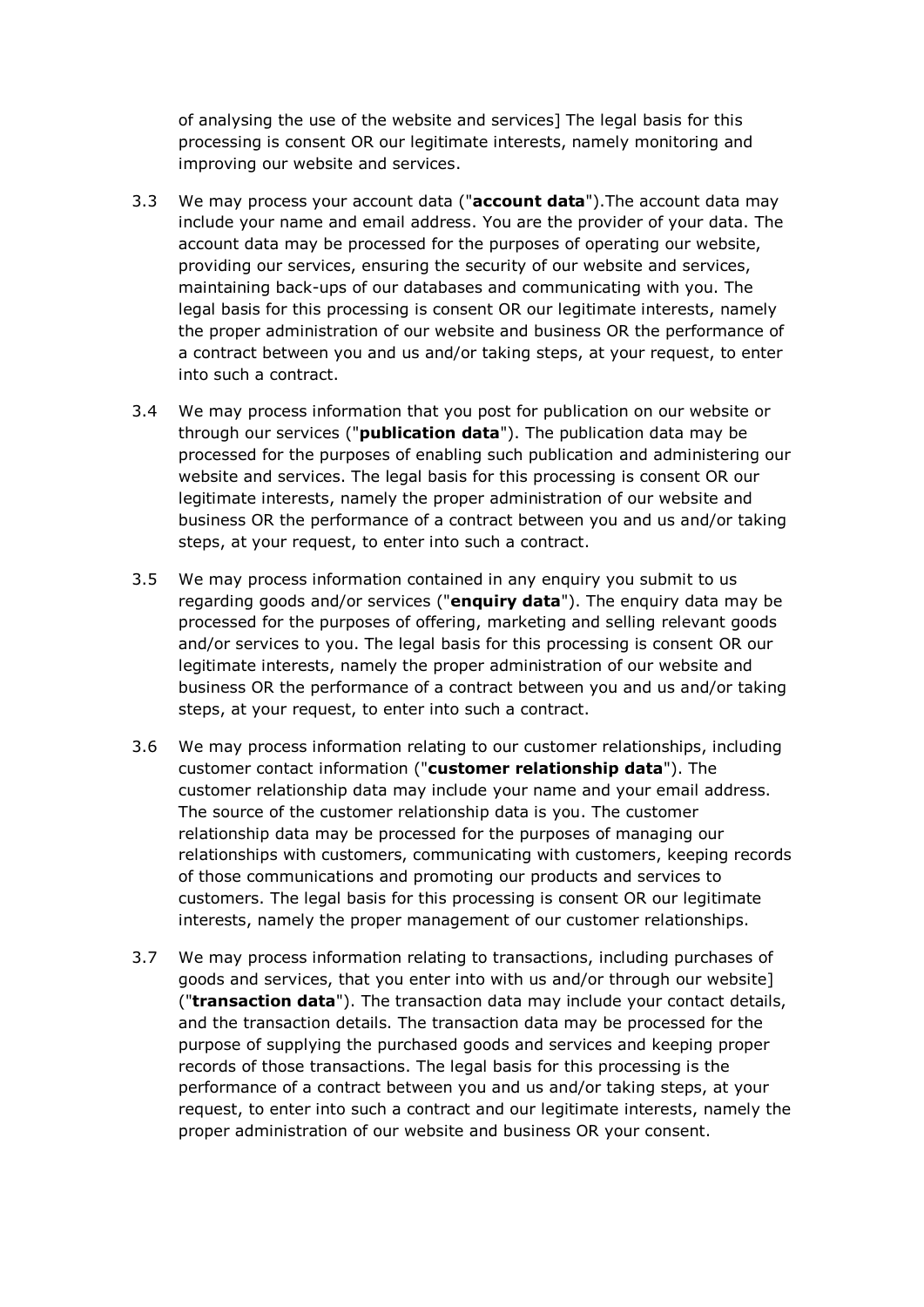- 3.8 We may process information contained in or relating to any communication that you send to us ("**correspondence data**"). The correspondence data may include the communication content and metadata associated with the communication. Our website or email provider, if you contact me through email, will generate the metadata associated with communications. The correspondence data may be processed for the purposes of communicating with you and record-keeping. The legal basis for this processing is our legitimate interests, namely the proper administration of our website and business and communications with users.
- 3.9 We may process other data, which may include book reviews. The source of this data is a publicly available third party review site, specifically Amazon; iBooks; Barnes and Noble; Goodreads and or another sites of similar nature where you have consented to leave an freely discoverable review. This data may be processed for quality improvement purposes and business promotion. The legal basis for this processing is our legitimate interests, namely quality improvement and the proper administration of our website and business.
- 3.10 We may process any of your personal data identified in this policy where necessary for the establishment, exercise or defence of legal claims, whether in court proceedings or in an administrative or out-of-court procedure. The legal basis for this processing is our legitimate interests, namely the protection and assertion of our legal rights, your legal rights and the legal rights of others.
- 3.11 We may process any of your personal data identified in this policy where necessary for the purposes of obtaining or maintaining insurance coverage, managing risks, or obtaining professional advice. The legal basis for this processing is our legitimate interests, namely the proper protection of our business against risks.
- 3.12 In addition to the specific purposes for which we may process your personal data set out in this Section 3, we may also process any of your personal data where such processing is necessary for compliance with a legal obligation to which we are subject, or in order to protect your vital interests or the vital interests of another natural person.
- 3.13 Please do not supply any other person's personal data to us, unless we prompt you to do so.

#### **4. Providing your personal data to others**

- 4.1 We may disclose your personal data to our insurers and/or professional advisers insofar as reasonably necessary for the purposes of obtaining or maintaining insurance coverage, managing risks, obtaining professional advice, or the establishment, exercise or defence of legal claims, whether in court proceedings or in an administrative or out-of-court procedure.
- 4.2 We may disclose personal data referred to clause 3 of this Privacy Policy to our suppliers or subcontractors insofar as reasonably necessary for our legitimate interests, namely the proper administration of our website and business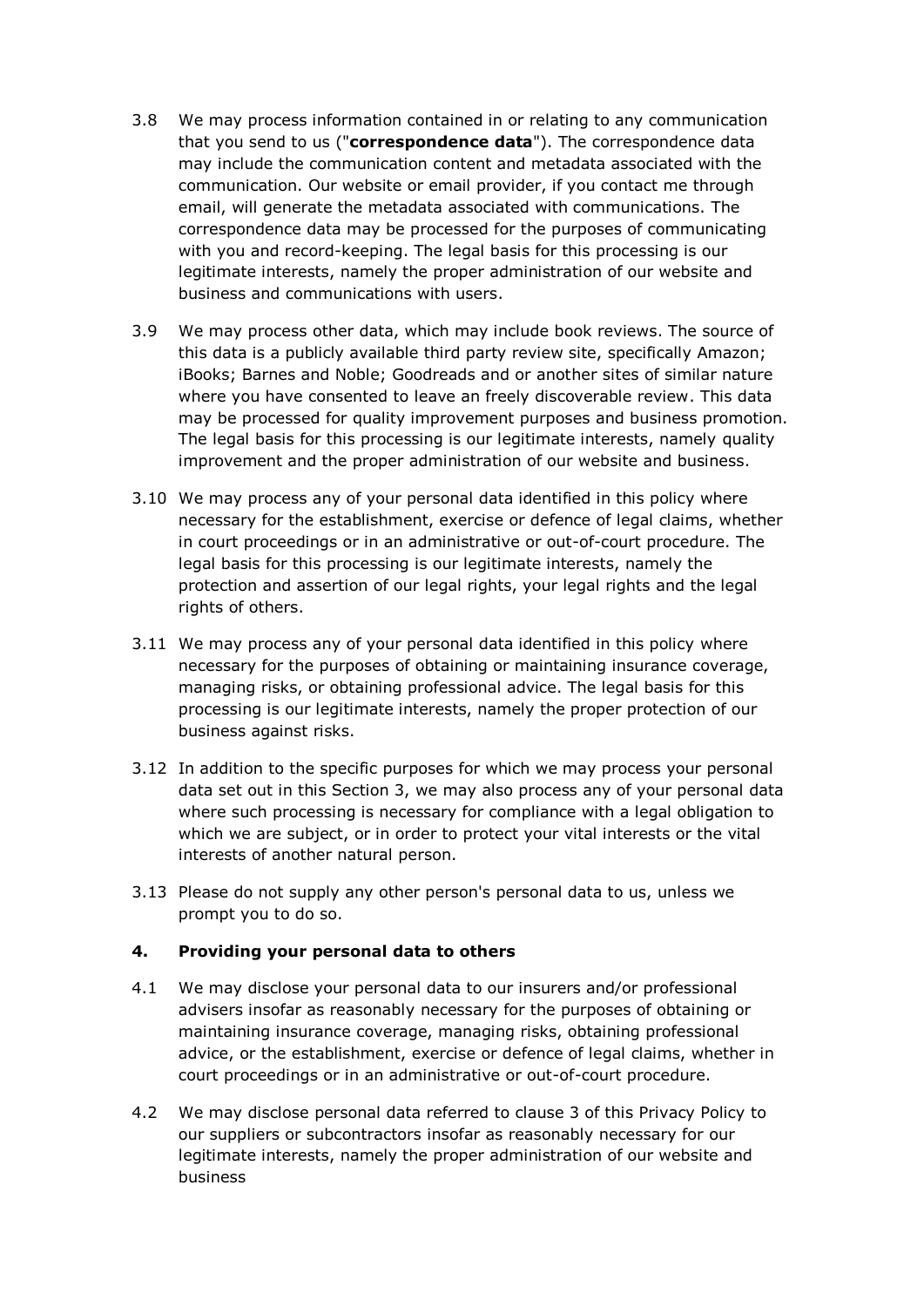- 4.3 Financial transactions relating to our website and services may be handled by our payment services providers. These include: Paypal, Stripe and WooCommerce. We will share transaction data with our payment services providers only to the extent necessary for the purposes of processing your payments, refunding such payments and dealing with complaints and queries relating to such payments and refunds. You can find information about the payment services providers' privacy policies and practices at their websites.
- 4.4 We may disclose your enquiry data to one or more of those selected third party suppliers of goods and services identified on our website for the purpose of enabling them to contact you so that they can offer, market and sell to you relevant goods and/or services. Each such third party will act as a data controller in relation to the enquiry data that we supply to it; and upon contacting you, each such third party will supply to you a copy of its own privacy policy, which will govern that third party's use of your personal data.
- 4.5 In addition to the specific disclosures of personal data set out in this Section 4, we may disclose your personal data where such disclosure is necessary for compliance with a legal obligation to which we are subject, or in order to protect your vital interests or the vital interests of another natural person. We may also disclose your personal data where such disclosure is necessary for the establishment, exercise or defence of legal claims, whether in court proceedings or in an administrative or out-of-court procedure.
- 4.6 For the avoidance of doubt, your data will never be sold or supplied to any third party agency, except for those set out in this Privacy Policy, without your express consent.

#### **5. International transfers of your personal data**

- 5.1 In this Section 5, we provide information about the circumstances in which your personal data may be transferred to countries outside the European Economic Area (EEA)
- 5.2 Our office and hosting facilities are in New Zealand. Transfers of data to this office will be protected by appropriate safeguards, namely the use of standard data protection clauses adopted or approved by the European Commission.
- 5.3 You acknowledge that personal data that you submit for publication through our website or services may be available, via the internet, around the world. We cannot prevent the use (or misuse) of such personal data by others.

#### **6. Retaining and deleting personal data**

- 6.1 This Section 6 sets out our data retention policies and procedure, which are designed to help ensure that we comply with our legal obligations in relation to the retention and deletion of personal data.
- 6.2 Personal data that we process for any purpose or purposes shall not be kept for longer than is necessary for that purpose or those purposes.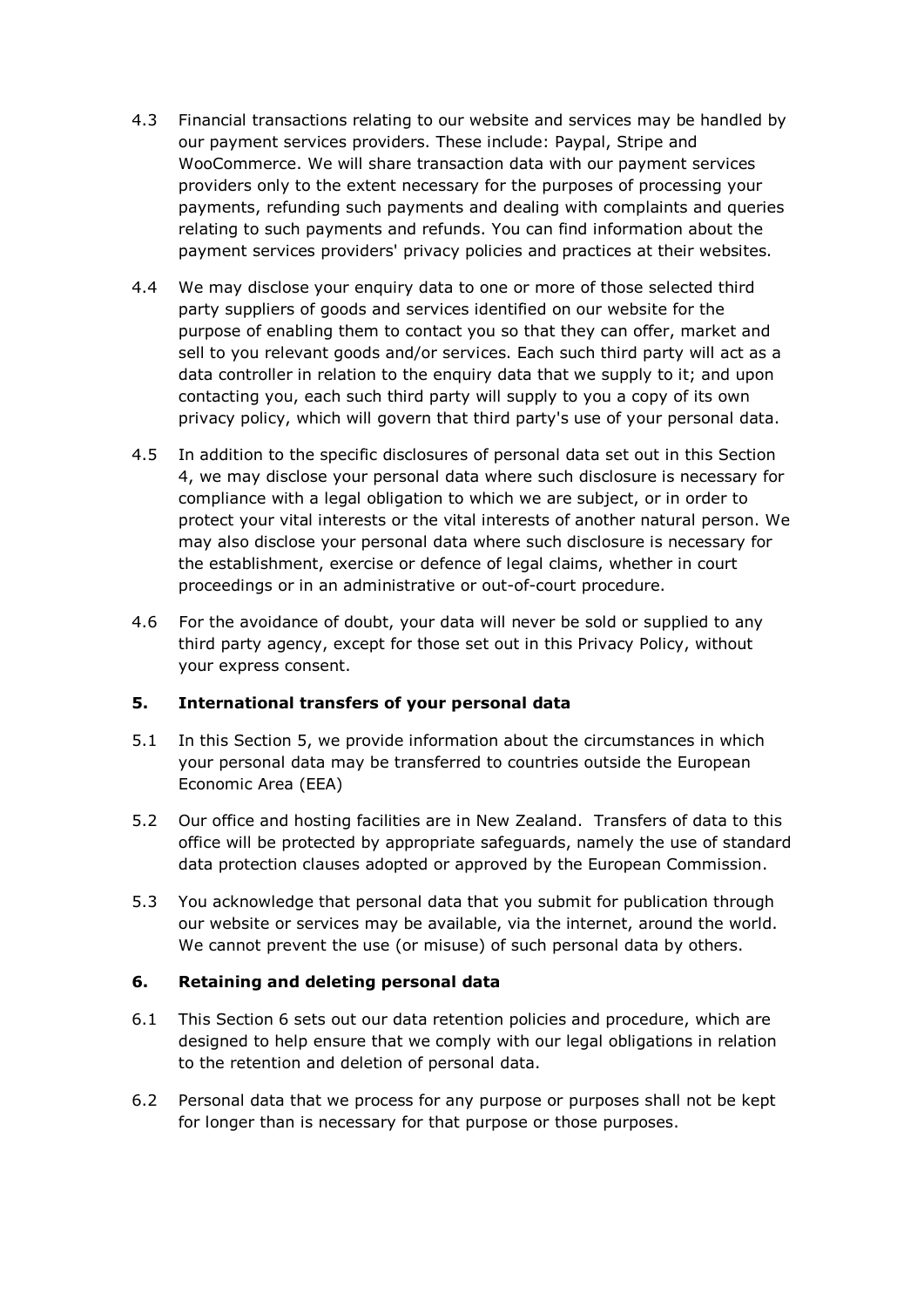- 6.3 In some cases it is not possible for us to specify in advance the periods for which your personal data will be retained. In such cases, we will determine the period of retention based on the following criteria:
- (a) the period of retention of all personal data will be determined based on your consent OR the the proper administration of our website and business.
- 6.5 Notwithstanding the other provisions of this Section 6, we may retain your personal data where such retention is necessary for compliance with a legal obligation to which we are subject, or in order to protect your vital interests or the vital interests of another natural person.

## **7. Amendments**

7.1 We may update this policy from time to time by publishing a new version on our website. You should check this page occasionally to ensure you are happy with any changes to this policy. We may notify you of significant changes to this policy by email OR through a notification on our website.

#### **8. Your rights**

- 8.1 In this Section 8, we have summarised the rights that you have under data protection law. Some of the rights are complex, and not all of the details have been included in our summaries. Accordingly, you should read the relevant laws and guidance from the regulatory authorities for a full explanation of these rights.
- 8.2 Your principal rights under data protection law are:
	- (a) the right to access;
	- (b) the right to rectification;
	- (c) the right to erasure;
	- (d) the right to restrict processing;
	- (e) the right to object to processing;
	- (f) the right to data portability;
	- (g) the right to complain to a supervisory authority; and
	- (h) the right to withdraw consent.
- 8.3 You have the right to confirmation as to whether or not we process your personal data and, where we do, access to the personal data, together with certain additional information. That additional information includes details of the purposes of the processing, the categories of personal data concerned and the recipients of the personal data. Providing the rights and freedoms of others are not affected, we will supply to you a copy of your personal data. The first copy will be provided free of charge, but additional copies may be subject to a reasonable fee.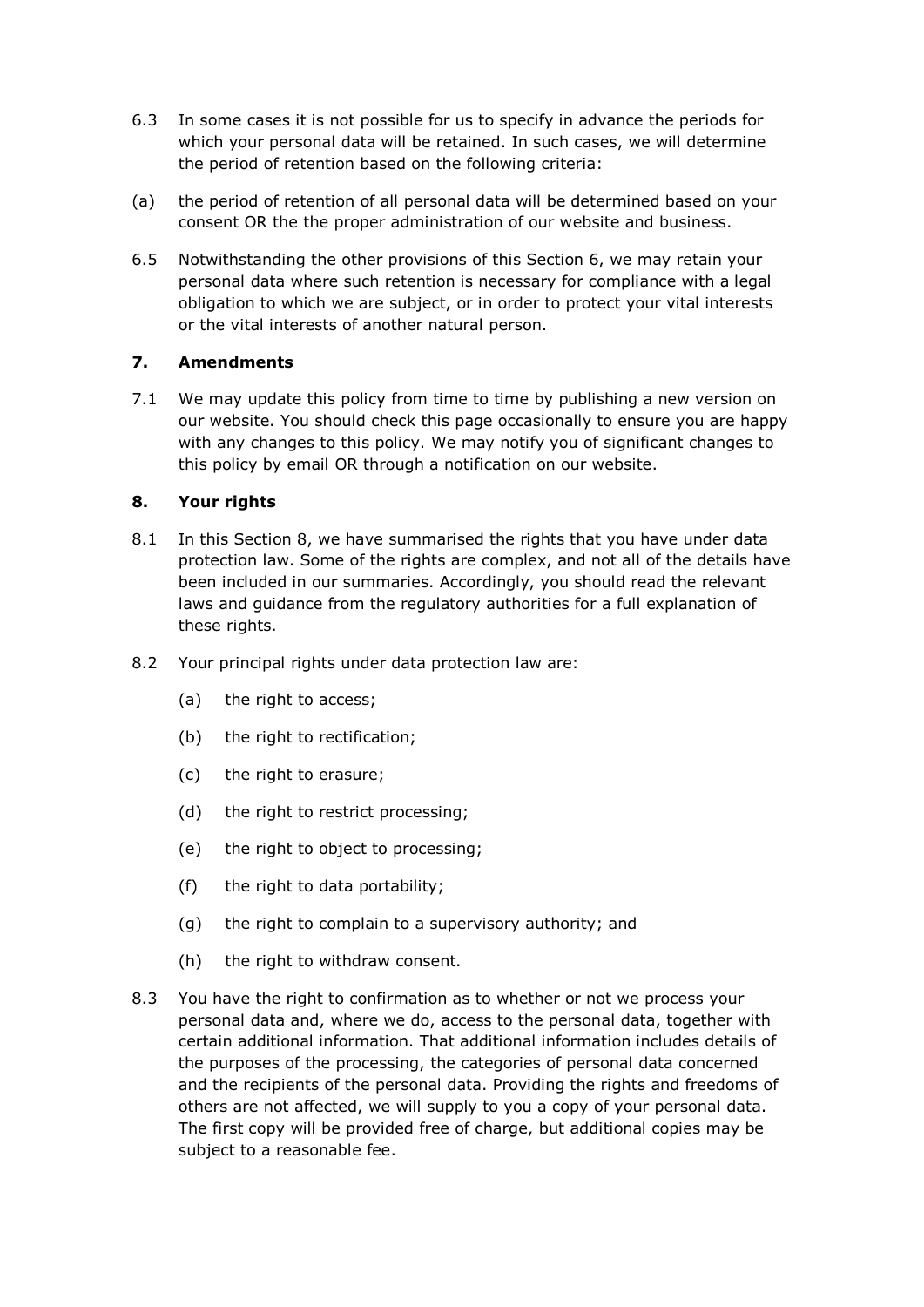- 8.4 You have the right to have any inaccurate personal data about you rectified and, taking into account the purposes of the processing, to have any incomplete personal data about you completed.
- 8.5 You have the right to the erasure of your personal data without undue delay for any reason, with the following exceptions: where processing is necessary for exercising the right of freedom of expression and information; for compliance with a legal obligation; or for the establishment, exercise or defence of legal claims.
- 8.6 In some circumstances you have the right to restrict the processing of your personal data. Those circumstances are: you contest the accuracy of the personal data; processing is unlawful but you oppose erasure; we no longer need the personal data for the purposes of our processing, but you require personal data for the establishment, exercise or defence of legal claims; and you have objected to processing, pending the verification of that objection. Where processing has been restricted on this basis, we may continue to store your personal data. However, we will only otherwise process it: with your consent; for the establishment, exercise or defence of legal claims; for the protection of the rights of another natural or legal person; or for reasons of important public interest.
- 8.7 You have the right to object to our processing of your personal data on grounds relating to your particular situation, but only to the extent that the legal basis for the processing is that the processing is necessary for: the performance of a task carried out in the public interest or in the exercise of any official authority vested in us; or the purposes of the legitimate interests pursued by us or by a third party. If you make such an objection, we will cease to process the personal information unless we can demonstrate compelling legitimate grounds for the processing which override your interests, rights and freedoms, or the processing is for the establishment, exercise or defence of legal claims.
- 8.8 You have the right to object to our processing of your personal data for direct marketing purposes (including profiling for direct marketing purposes). If you make such an objection, we will cease to process your personal data for this purpose.
- 8.9 You have the right to object to our processing of your personal data for scientific or historical research purposes or statistical purposes on grounds relating to your particular situation, unless the processing is necessary for the performance of a task carried out for reasons of public interest.
- 8.10 To the extent that the legal basis for our processing of your personal data is:
	- (a) consent; or
	- (b) that the processing is necessary for the performance of a contract to which you are party or in order to take steps at your request prior to entering into a contract,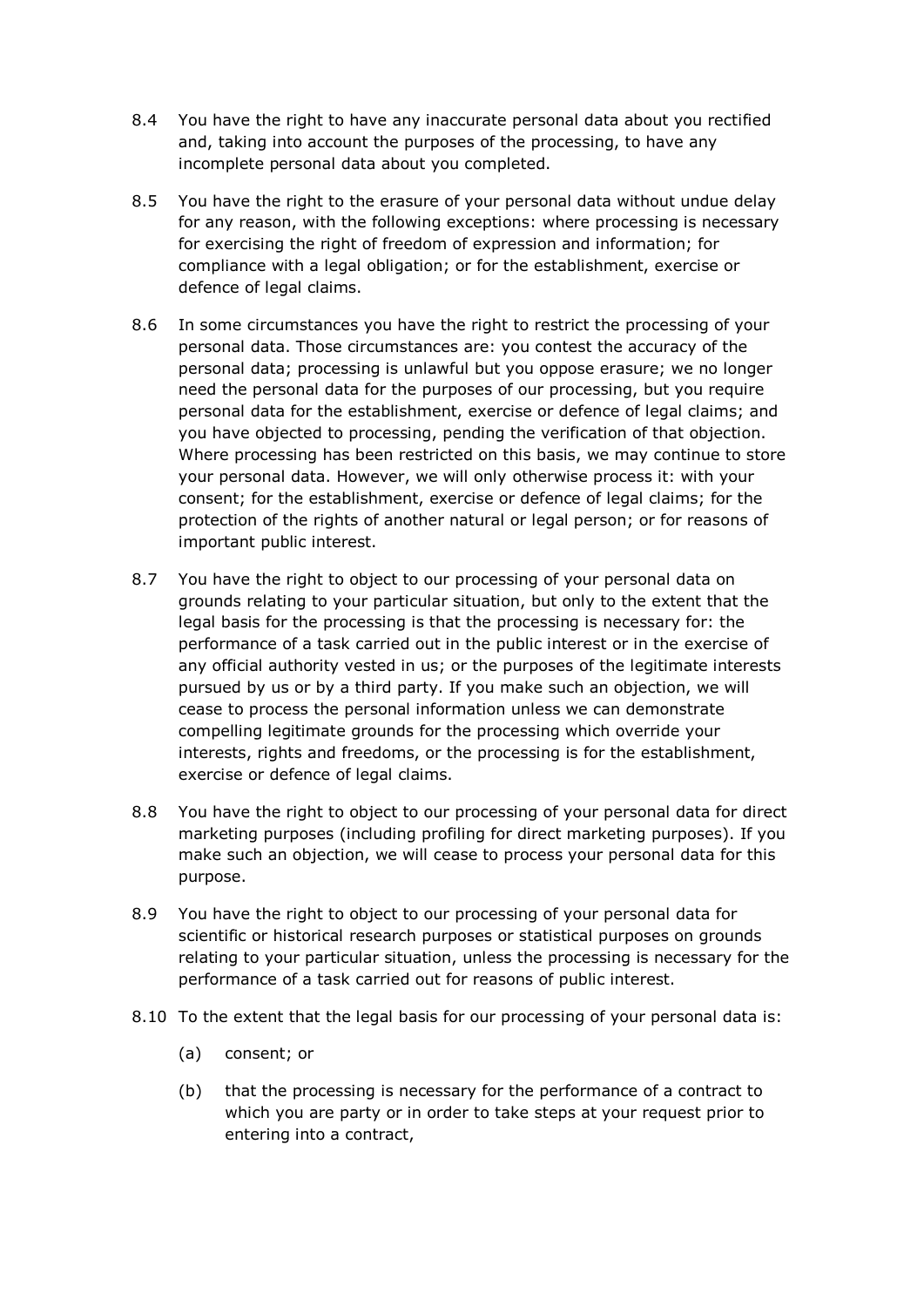and such processing is carried out by automated means, you have the right to receive your personal data from us in a structured, commonly used and machine-readable format. However, this right does not apply where it would adversely affect the rights and freedoms of others.

- 8.11 If you consider that our processing of your personal information infringes data protection laws, you have a legal right to lodge a complaint with a supervisory authority responsible for data protection. You may do so in the EU member state of your habitual residence, your place of work or the place of the alleged infringement.
- 8.12 To the extent that the legal basis for our processing of your personal information is consent, you have the right to withdraw that consent at any time. Withdrawal will not affect the lawfulness of processing before the withdrawal.
- 8.13 You may exercise any of your rights in relation to your personal data by written notice to me – my details are set out in clause 13 of this Privacy Policy.

#### **9. About cookies**

- 9.1 A cookie is a file containing an identifier (a string of letters and numbers) that is sent by a web server to a web browser and is stored by the browser. The identifier is then sent back to the server each time the browser requests a page from the server.
- 9.2 Cookies may be either "persistent" cookies or "session" cookies: a persistent cookie will be stored by a web browser and will remain valid until its set expiry date, unless deleted by the user before the expiry date; a session cookie, on the other hand, will expire at the end of the user session, when the web browser is closed.
- 9.3 Cookies do not typically contain any information that personally identifies a user, but personal information that we store about you may be linked to the information stored in and obtained from cookies.

#### **10. Cookies that we use**

- 10.1 We use cookies for the following purposes:
	- (a) authentication we use cookies to identify you when you visit our website and as you navigate our website;
	- (b) status we use cookies [to help us to determine if you are logged into our website
	- (c) security we use cookies as an element of the security measures used to protect user accounts, including preventing fraudulent use of login credentials, and to protect our website and services generally.
	- (d) analysis we use cookies to help us to analyse the use and performance of our website and services.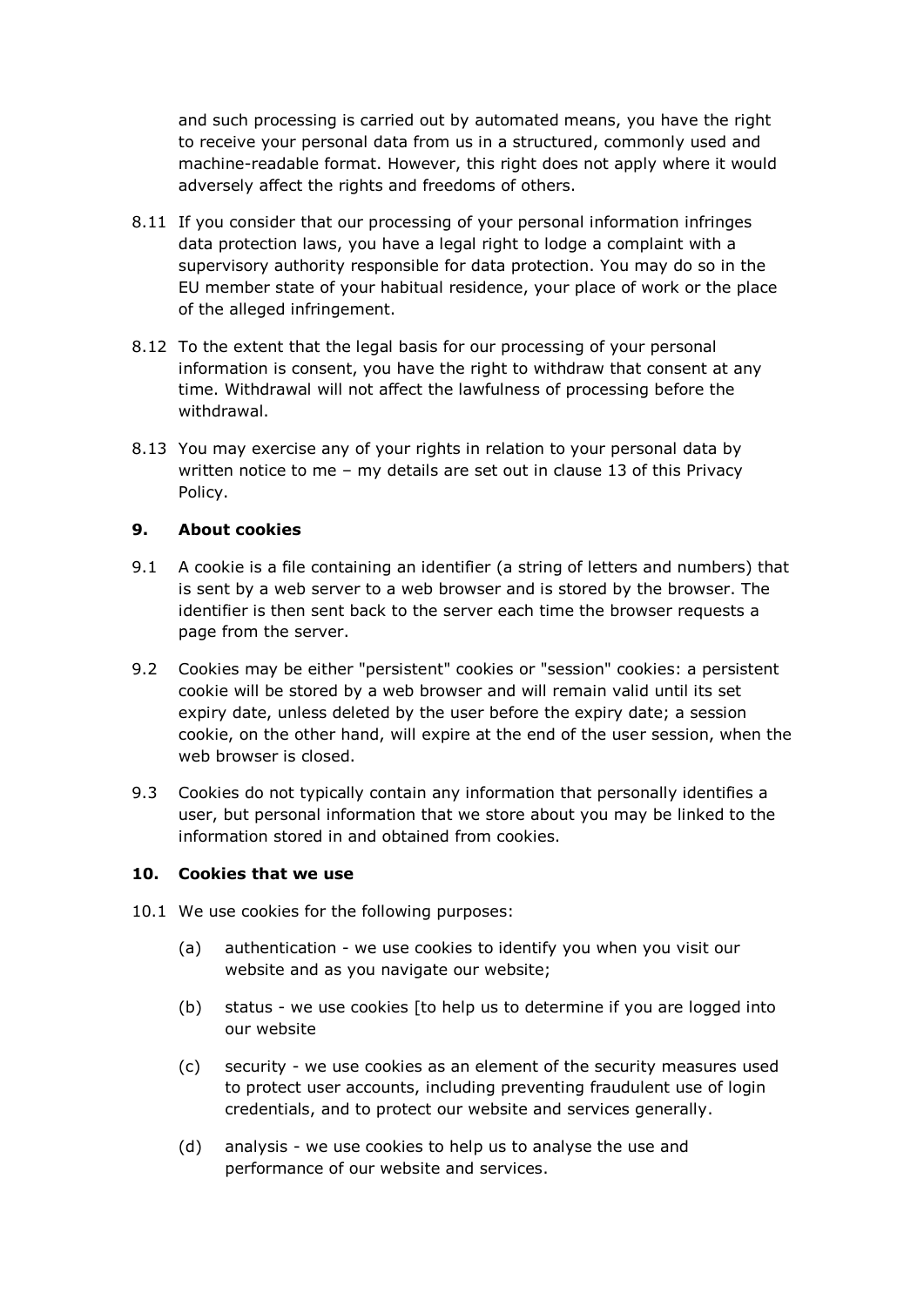(g) cookie consent - we use cookies to store your preferences in relation to the use of cookies more generally.

## **11. Cookies used by our service providers**

- 11.1 Our service providers use cookies and those cookies may be stored on your computer when you visit our website.
- 11.2 We use Google Analytics to analyse the use of our website. Google Analytics gathers information about website use by means of cookies. The information gathered relating to our website is used to create reports about the use of our website. Google's privacy policy is available at: [https://www.google.com/policies/privacy/.](https://www.google.com/policies/privacy/)
- 11.3 We use Facebook, through its Facebook pixel, to monitor useage of our website, to develop our advertising strategy AND to identify and segment website visitors in order to offer goods and services to them that they may find useful. Data from this pixel may be used to develop advertising that you may subsequently see on Facebook. You can opt out of receiving this advertising at any time, as per Facebook's policy. You can view the privacy policy at *Facebook.com.* The link to this policy is: <https://www.facebook.com/policies/cookies/>

#### **12. Managing cookies**

- 12.1 Most browsers allow you to refuse to accept cookies and to delete cookies. The methods for doing so vary from browser to browser, and from version to version. You can however obtain up-to-date information about blocking and deleting cookies via these links:
	- (a) <https://support.google.com/chrome/answer/95647?hl=en> (Chrome);
	- (b) [https://support.mozilla.org/en-US/kb/enable-and-disable-cookies](https://support.mozilla.org/en-US/kb/enable-and-disable-cookies-website-preferences)[website-preferences](https://support.mozilla.org/en-US/kb/enable-and-disable-cookies-website-preferences) (Firefox);
	- (c) <http://www.opera.com/help/tutorials/security/cookies/> (Opera);
	- (d) [https://support.microsoft.com/en-gb/help/17442/windows-internet](https://support.microsoft.com/en-gb/help/17442/windows-internet-explorer-delete-manage-cookies)[explorer-delete-manage-cookies](https://support.microsoft.com/en-gb/help/17442/windows-internet-explorer-delete-manage-cookies) (Internet Explorer);
	- (e) <https://support.apple.com/kb/PH21411> (Safari); and
	- (f) [https://privacy.microsoft.com/en-us/windows-10-microsoft-edge-and](https://privacy.microsoft.com/en-us/windows-10-microsoft-edge-and-privacy)[privacy](https://privacy.microsoft.com/en-us/windows-10-microsoft-edge-and-privacy) (Edge).
- 12.2 Blocking all cookies will have a negative impact upon the usability of many websites.
- 12.3 If you block cookies, you will not be able to use all the features on our website.

#### **13. Our details**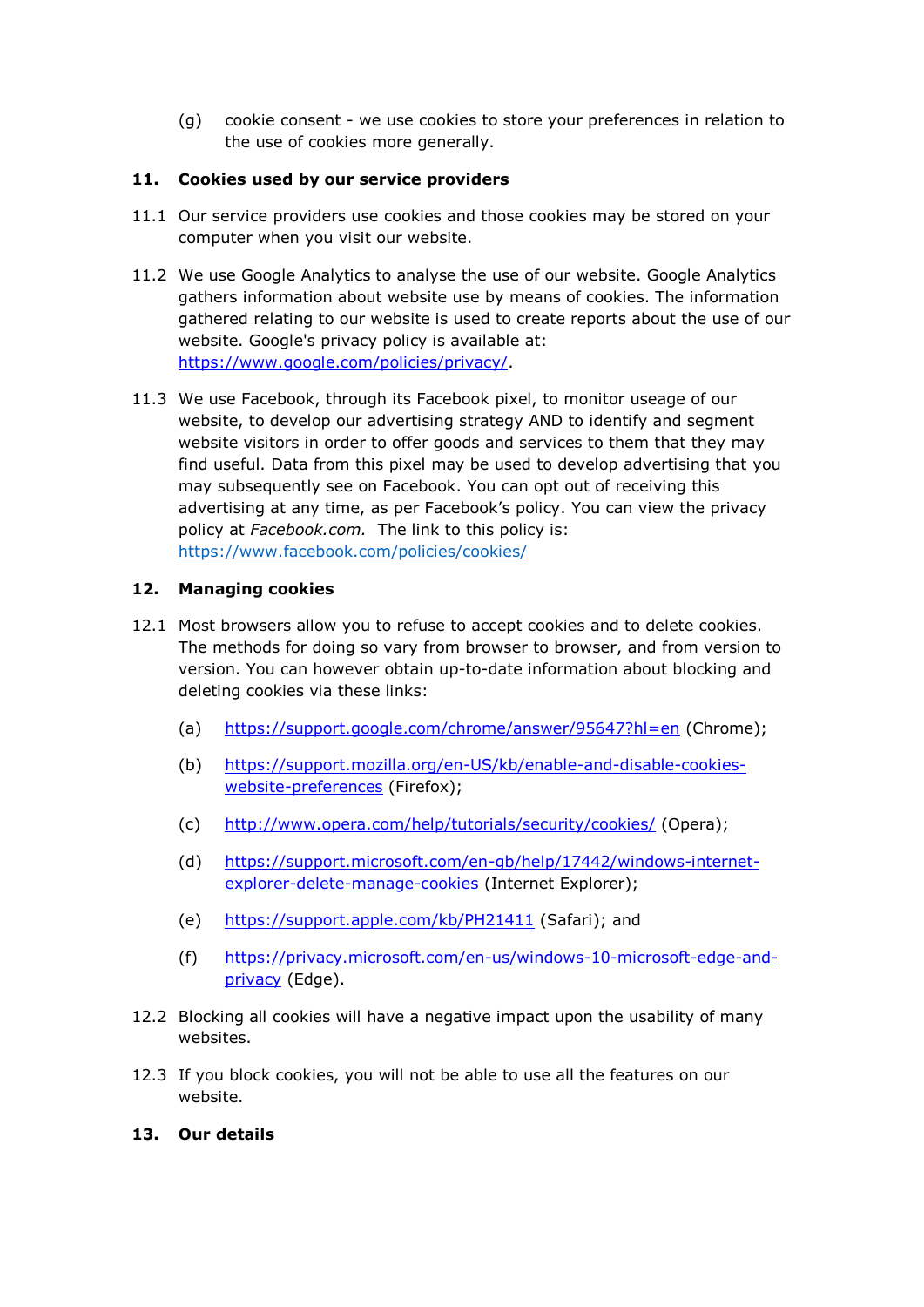- 13.1 This website is owned and operated by Rachel Stedman. I am a sole trader, with my principal place of business in Dunedin, New Zealand. My website is managed by ArtsNet, also based in Dunedin, New Zealand.
- 13.2 You can contact us:
	- (a) using our website contact form; or
	- (b) through my social media accounts as set out on my website.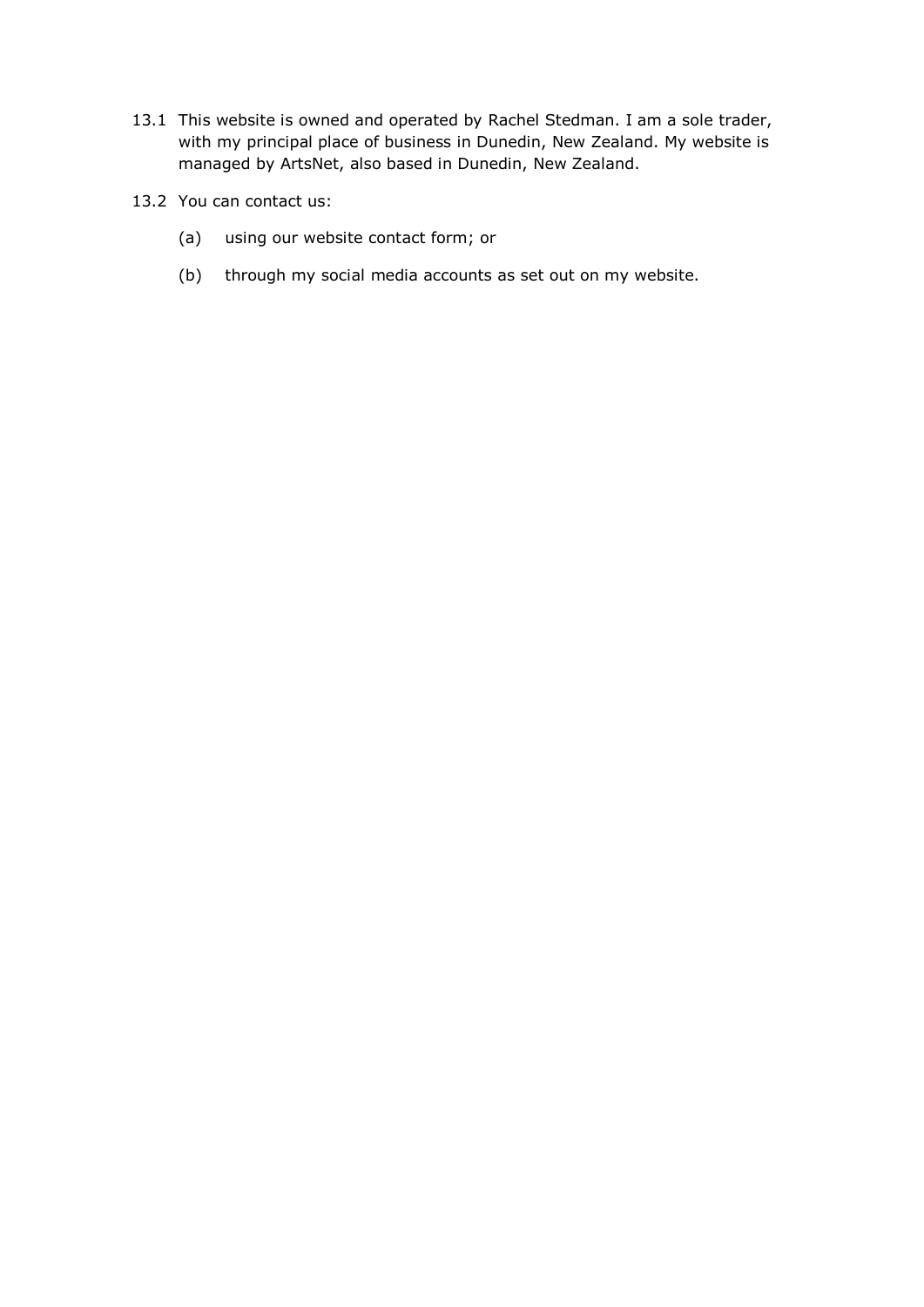# **Free privacy policy: drafting notes**

This is a standard website or web app privacy policy, which will help you to comply with data protection legislation, and has been updated for the General Data Protection Regulation (also known as the GDPR).

This policy covers the following matters (amongst others): the collection of personal information; the use of that personal information; the legal bases for the processing of that information; disclosures of that personal information to third parties; international transfers of personal information; and the use of cookies on the website.

This document might not be suitable for you if the ways in which you use personal information are complex or unusual.

In any event, there are many aspects to data protection compliance. Publishing a privacy policy or statement containing the relevant information is only one aspect albeit an important aspect - of compliance.

## **Section 1: Introduction**

#### **Section 1.1**

Optional element.

## **Section 1.2**

"Personal data" is defined in Article 4(1) of the GDPR:

"(1) 'personal data' means any information relating to an identified or identifiable natural person ('data subject'); an identifiable natural person is one who can be identified, directly or indirectly, in particular by reference to an identifier such as a name, an identification number, location data, an online identifier or to one or more factors specific to the physical, physiological, genetic, mental, economic, cultural or social identity of that natural person".

#### **Section 1.3**

Optional element.

The inclusion of this statement in your privacy policy will not in itself satisfy the requirements of the Privacy and Electronic Communications (EC Directive) Regulations 2003 as regards consent to the use of cookies. Guidance concerning methods of obtaining such consent is included on the Information Commissioner's website (http://www.ico.gov.uk).

#### **Section 1.4**

Optional element.

#### **Section 1.5**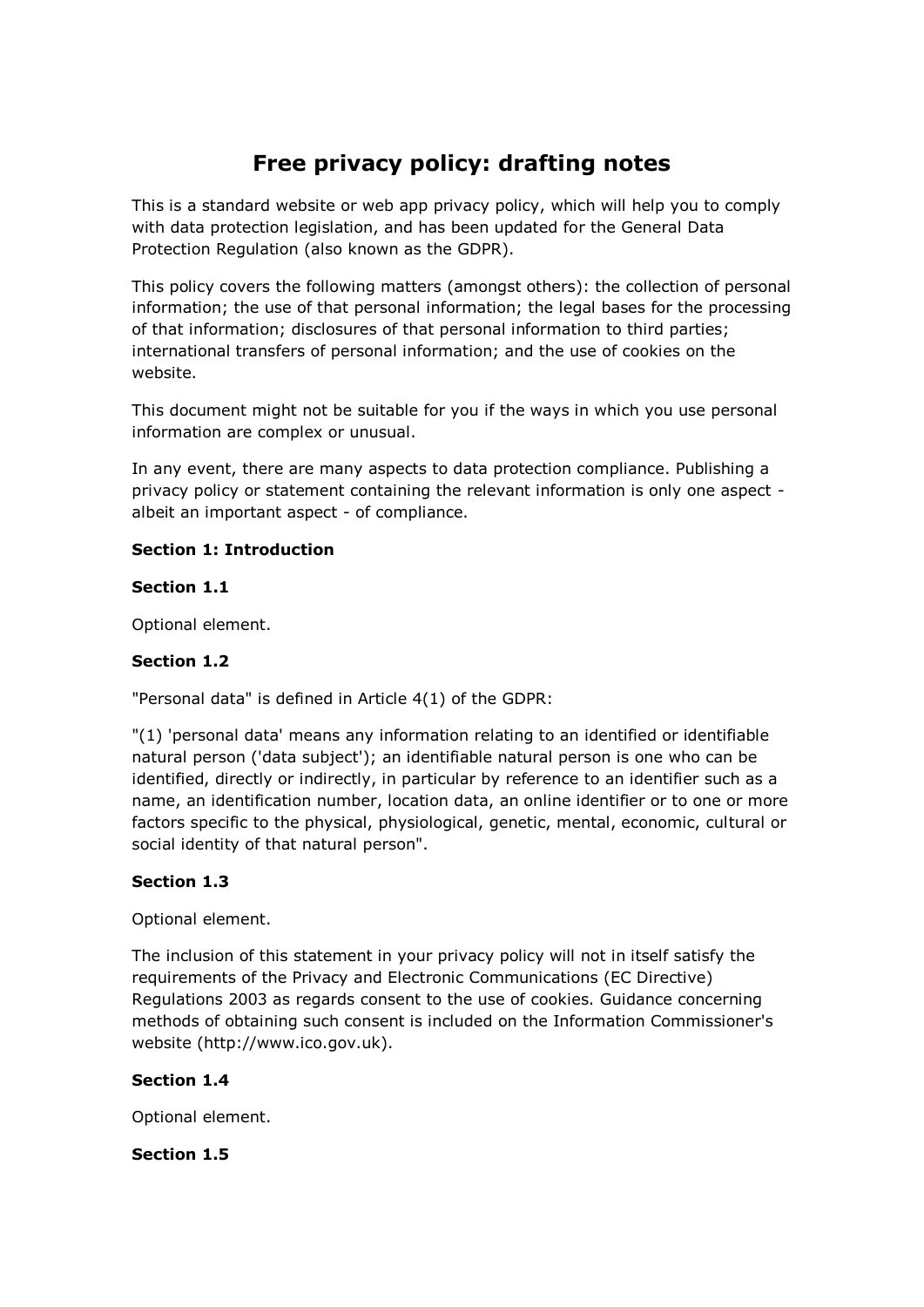Optional element.

#### **Section 2: Credit**

#### **Section: Free documents licensing warning**

Optional element. Although you need to retain the credit, you should remove the inline copyright warning from this document before use.

#### **Section 3: How we use your personal data**

Article 13(1) of the GDPR provides that:

"(1) Where personal data relating to a data subject are collected from the data subject, the controller shall, at the time when personal data are obtained, provide the data subject with all of the following information: ... (c) the purposes of the processing for which the personal data are intended as well as the legal basis for the processing; (d) where the processing is based on point (f) of Article  $6(1)$ , the legitimate interests pursued by the controller or by a third party".

Article 6(1)(f) of the GDPR provides that:

"(1) Processing shall be lawful only if and to the extent that at least one of the following applies: ... (f) processing is necessary for the purposes of the legitimate interests pursued by the controller or by a third party, except where such interests are overridden by the interests or fundamental rights and freedoms of the data subject which require protection of personal data, in particular where the data subject is a child."

#### **Section 3.1**

Article 14 of the GDPR, which applies where personal information is not obtained from the data subject, provides that information about "the categories of personal data concerned" must be supplied to data subjects.

Article 13 of the GDPR, which applies where personal information is obtained from the data subject, does not include an equivalent provision.

Nonetheless, we have included references to general categories of data in this document, because this facilitates the identification of particular purposes of processing and the legal bases of processing - information which does need to be provided under Article 13.

#### **Section 3.2**

Optional element.

#### **Section 3.3**

Optional element.

#### **Section 3.4**

Optional element.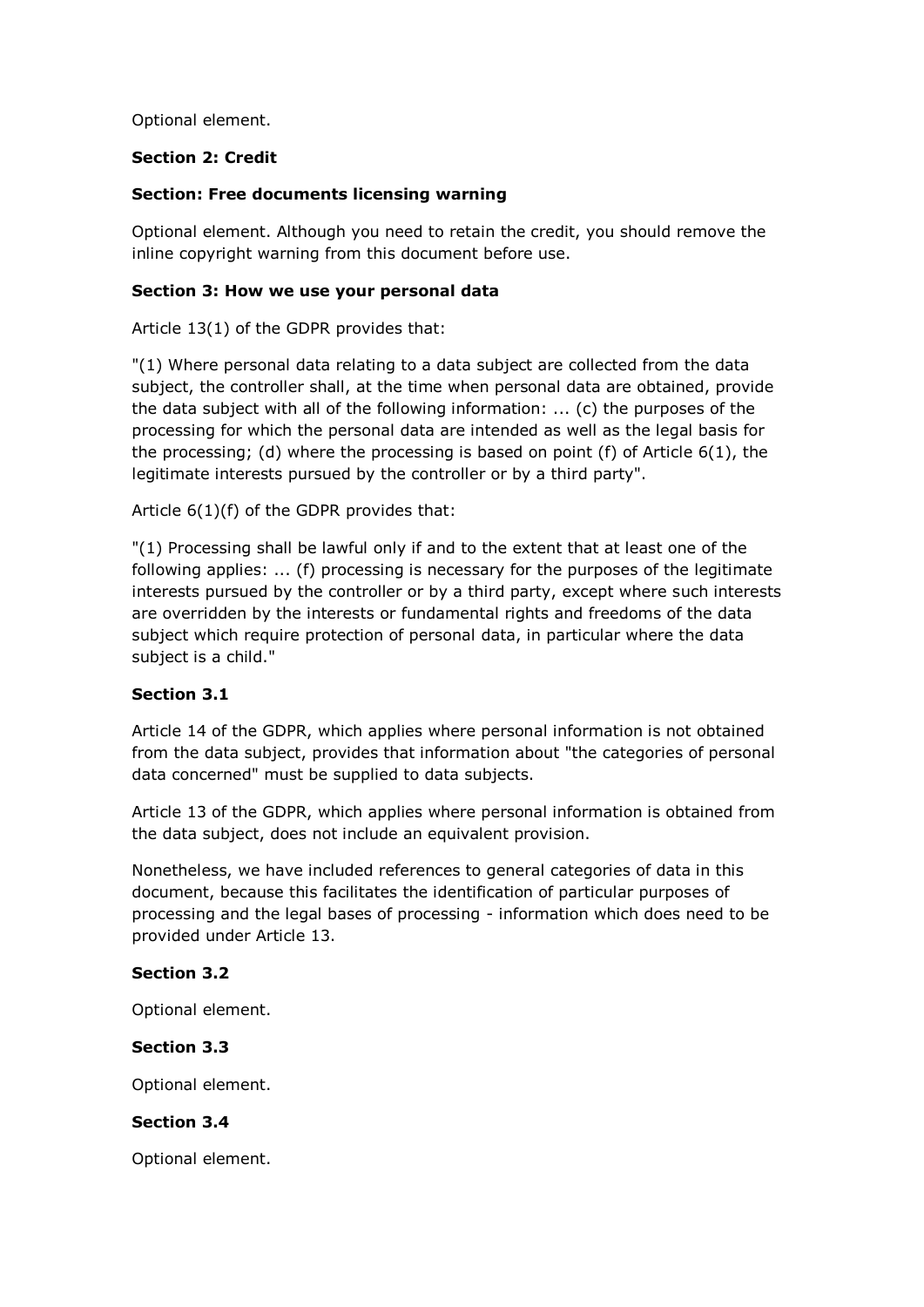### **Section 3.5**

Optional element.

## **Section 3.6**

Optional element.

## **Section 3.7**

Optional element.

#### **Section 3.8**

Optional element.

## **Section 3.9**

Optional element.

#### **Section 3.10**

Optional element.

#### **Section 3.11**

Optional element.

#### **Section 3.12**

Optional element. Use this form of provision to identify and provide relevant information about other categories of personal data that you may process.

#### **Section 3.13**

Optional element.

#### **Section 3.14**

Optional element.

#### **Section 3.16**

Optional element.

#### **Section 4: Providing your personal data to others**

Article 13(1)(e) of the GDPR requires that where personal data are collected from the data subject, the data controller must provide the data subject with information about "the recipients or categories of recipients of the personal data".

Equivalent rules for data collected from someone other than the data subject are in Article 14(1)(e).

#### **Section 4.1**

Optional element.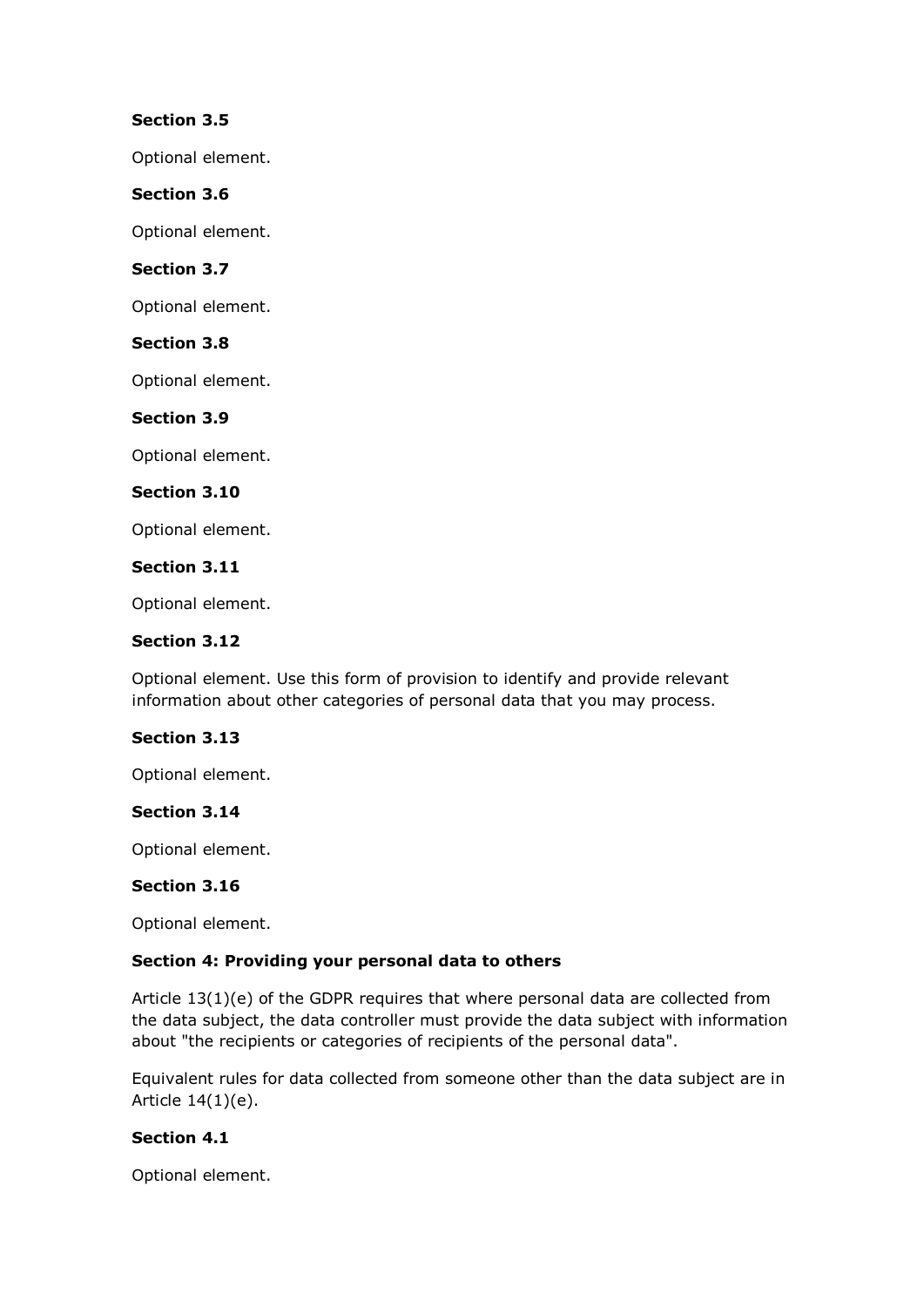## **Section 4.2**

Optional element.

#### **Section 4.3**

Optional element.

#### **Section 4.4**

Optional element.

#### **Section 4.5**

Optional element.

#### **Section 5: International transfers of your personal data**

Optional element.

Article 13(1)(f) of the GDPR requires that data controllers disclose to data subjects "where applicable, the fact that the controller intends to transfer personal data to a third country or international organisation and the existence or absence of an adequacy decision by the Commission, or in the case of transfers referred to in Article 46 [transfers subject to appropriate safeguards] or 47 [binding corporate rules], or the second subparagraph of Article 49(1) [limited transfers for compelling legitimate interests], reference to the appropriate or suitable safeguards and the means by which to obtain a copy of them or where they have been made available".

#### **Section 5.2**

Optional element.

#### **Section 5.3**

Optional element.

#### **Section 5.4**

Optional element.

#### **Section 5.5**

Optional element. Will users have the opportunity to publish personal information on the website?

#### **Section 6: Retaining and deleting personal data**

Article 5(1)(e) of the GDPR sets out the storage limitation, one of the fundamental rules of the regime:

"Personal data shall be: ... kept in a form which permits identification of data subjects for no longer than is necessary for the purposes for which the personal data are processed; personal data may be stored for longer periods insofar as the personal data will be processed solely for archiving purposes in the public interest,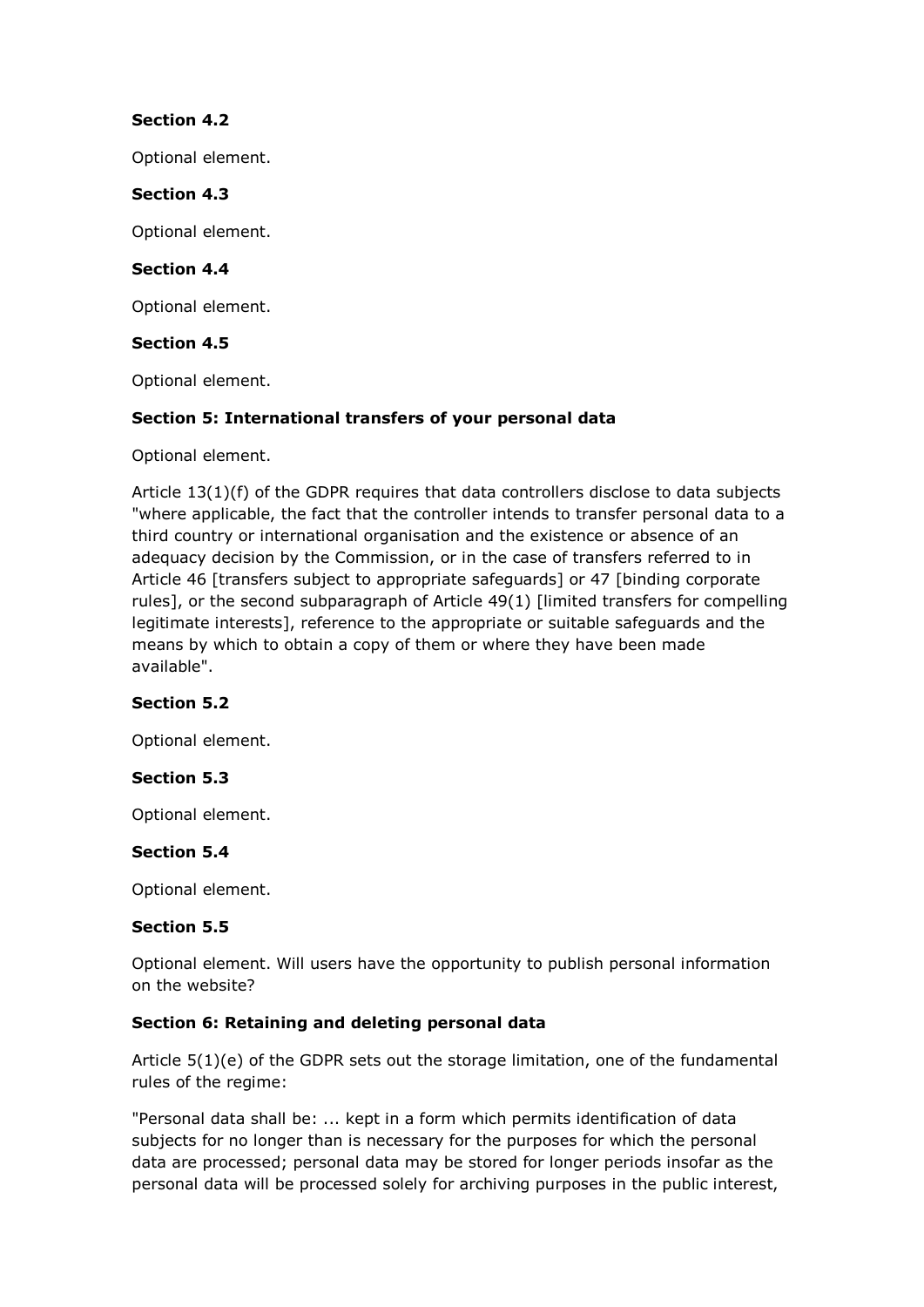scientific or historical research purposes or statistical purposes in accordance with Article 89(1) subject to implementation of the appropriate technical and organisational measures required by this Regulation in order to safeguard the rights and freedoms of the data subject ... ".

## **Section 7: Amendments**

Optional element.

## **Section 7.2**

Optional element.

## **Section 7.3**

Optional element. Will you contact users to notify them of changes to the document?

• How will users be notified of changes to the document?

## **Section 8: Your rights**

Article 13(2) of the GDPR provides that, where personal data is collected from a data subject, certain information about data subject rights must be provided:

"In addition to the information referred to in paragraph 1, the controller shall, at the time when personal data are obtained, provide the data subject with the following further information necessary to ensure fair and transparent processing: ... (b) the existence of the right to request from the controller access to and rectification or erasure of personal data or restriction of processing concerning the data subject or to object to processing as well as the right to data portability; (c) where the processing is based on point  $(a)$  of Article  $6(1)$  or point  $(a)$  of Article 9(2), the existence of the right to withdraw consent at any time, without affecting the lawfulness of processing based on consent before its withdrawal; ...".

Similar provisions are set out in Article 14 in relation to personal data which is not collected from the relevant data subject.

## **Section 8.3**

The right to access is set out in Article 15 of the GDPR.

#### **Section 8.4**

The right to rectification is set out in Article 16 of the GDPR.

#### **Section 8.5**

The right to erasure (or right to be forgotten) is set out in Article 17 of the GDPR, and must be notified to data subjects under Articles  $13(2)(b)$ ,  $14(2)(c)$  and 15(1)(e) of the GDPR.

Consider modifying the highlighted circumstances and exclusions, depending upon what will be most relevant to your processing.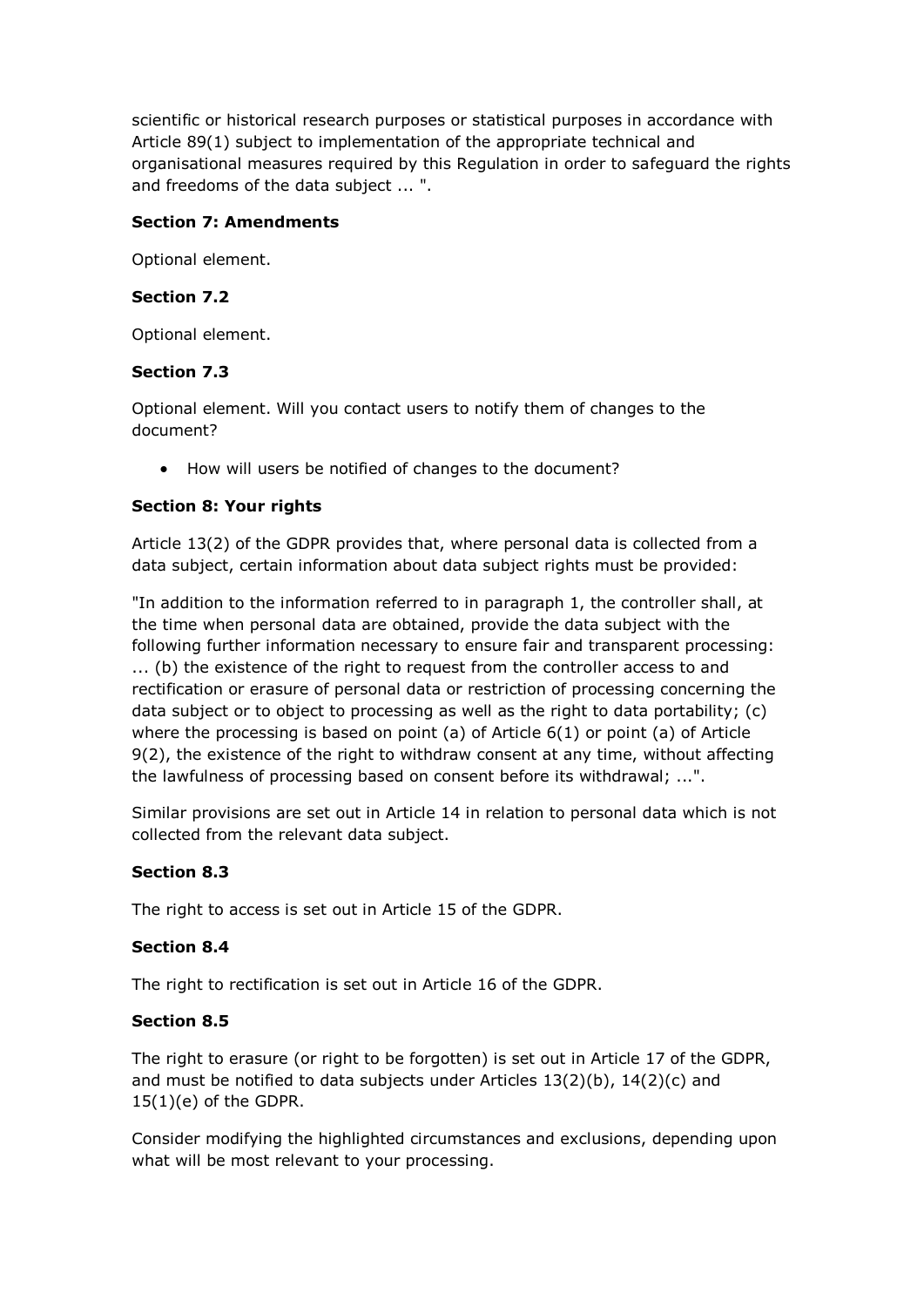## **Section 8.6**

Article 18(1) of the GDPR states:

"The data subject shall have the right to obtain from the controller restriction of processing where one of the following applies: (a) the accuracy of the personal data is contested by the data subject, for a period enabling the controller to verify the accuracy of the personal data; (b) the processing is unlawful and the data subject opposes the erasure of the personal data and requests the restriction of their use instead; (c) the controller no longer needs the personal data for the purposes of the processing, but they are required by the data subject for the establishment, exercise or defence of legal claims; (d) the data subject has objected to processing pursuant to Article 21(1) pending the verification whether the legitimate grounds of the controller override those of the data subject.

#### **Section 8.7**

The right to object to processing is detailed in Article 21 of the GDPR, and must be notified to data subjects under Articles  $21(4)$ ,  $13(2)(b)$  and  $14(2)(c)$ .

#### **Section 8.8**

Optional element.

Article 21(3) of the GDPR states:

"Where the data subject objects to processing for direct marketing purposes, the personal data shall no longer be processed for such purposes."

#### **Section 8.9**

Optional element.

This right is set out in Article 21(6) of the GDPR.

#### **Section 8.10**

The right to data portability is set out in full in Article 20 of the GDPR, and must be notified to data subjects under Articles 13(2)(b) and 14(2)(c).

#### **Section 8.11**

The right to lodge a complaint with a supervisory authority is set out in Article 77 of the GDPR, and must be notified to data subjects under Articles 13(2)(d), 14(2)(e) and 15(1)(f).

#### **Section 8.12**

Article 7(3) of the GDPR sets out the right of withdrawal. The right must be notified to data subjects under Articles  $13(2)(c)$  and  $14(2)(d)$ . See also Article  $17(1)(b)$ .

#### **Section 9: About cookies**

Optional element.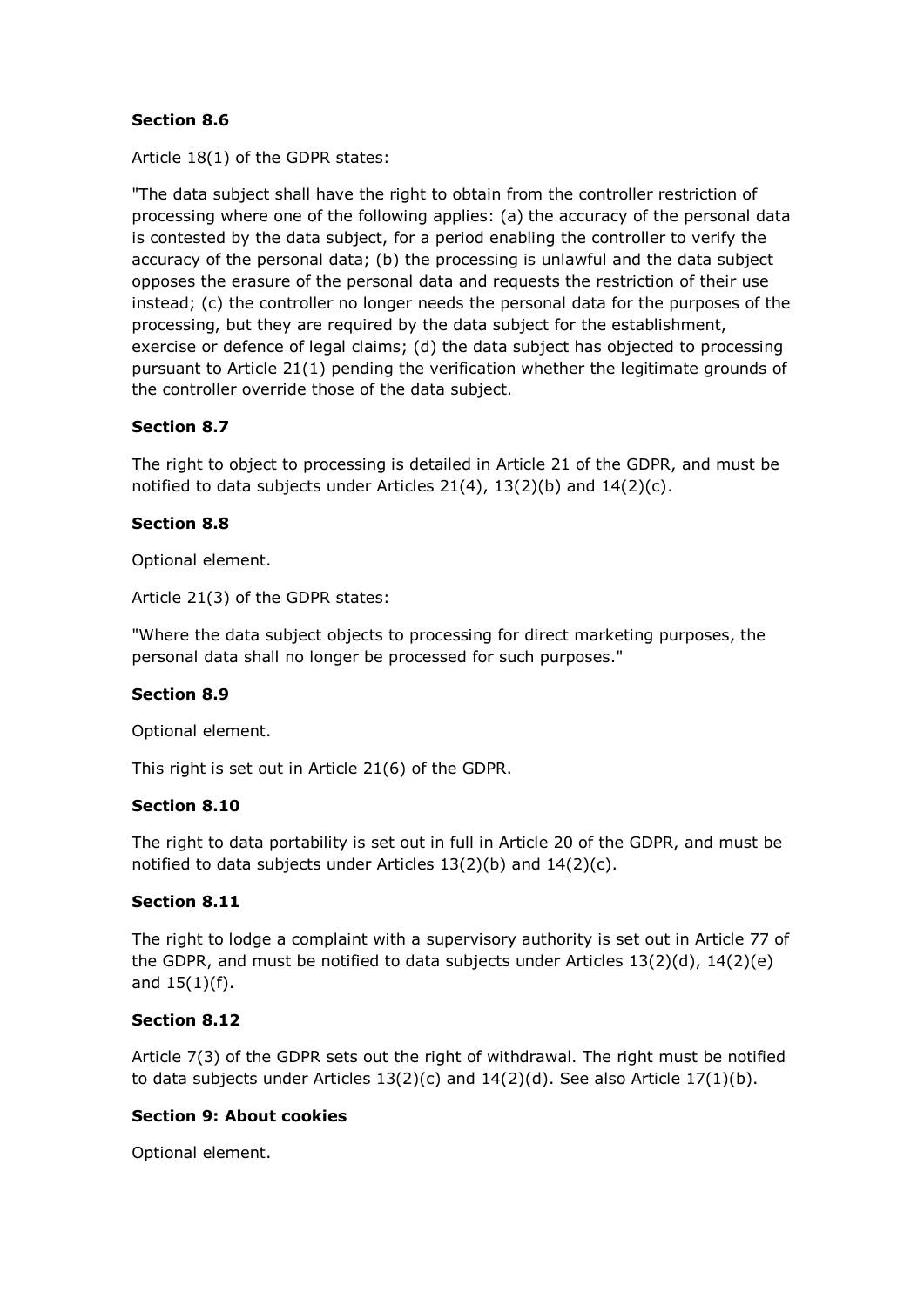## **Section 9.2**

Optional element.

#### **Section 9.3**

Optional element.

#### **Section 10: Cookies that we use**

Optional element.

#### **Section 11: Cookies used by our service providers**

Does the website serve any third party cookies, analytics cookies or tracking cookies to users?

#### **Section 11.2**

Optional element.

#### **Section 11.3**

Optional element. Will Google AdSense advertisements be published on the website?

This provision should be included if you publish Google AdSense interest-based advertisements on your website. Additional disclosures will be required if you have not opted out of third-party ad serving.

If the website sets any other cookies to users' machines that track behaviour, information about those cookies will also need to be disclosed.

#### **Section 12: Managing cookies**

Optional element.

#### **Section 12.3**

Optional element. Will the blocking of cookies have a negative effect upon the use of the website from a user perspective?

#### **Section 13: Our details**

UK companies must provide their corporate names, their registration numbers, their place of registration and their registered office address on their websites (although not necessarily in this document).

Sole traders and partnerships that carry on a business in the UK under a "business name" (i.e. a name which is not the name of the trader/names of the partners or certain other specified classes of name) must also make certain website disclosures: (i) in the case of a sole trader, the individual's name; (ii) in the case of a partnership, the name of each member of the partnership; and (iii) in either case, in relation to each person named, an address in the UK at which service of any document relating in any way to the business will be effective. All websites covered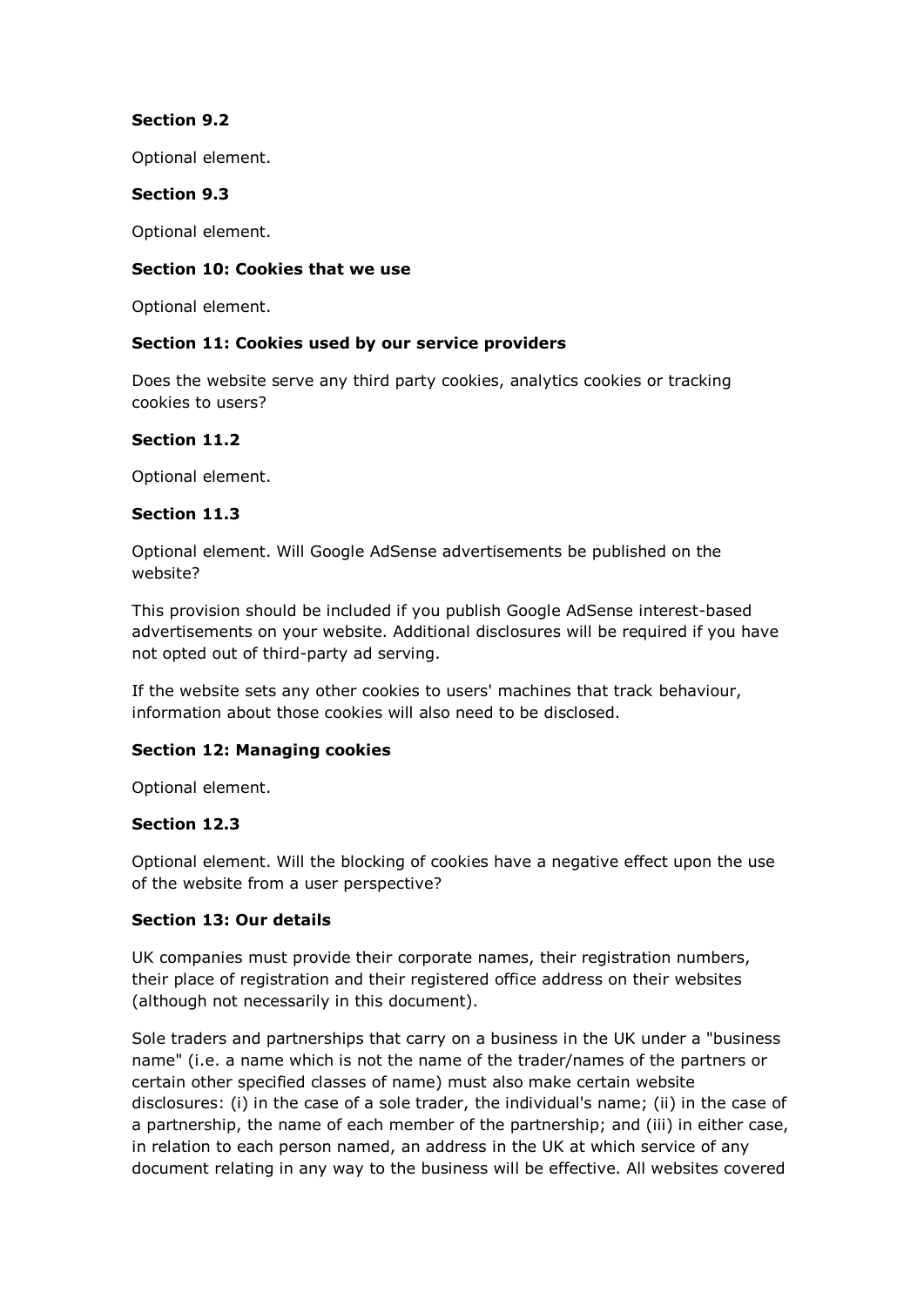by the Electronic Commerce (EC Directive) Regulations 2002 must provide a geographic address (not a PO Box number) and an email address. All website operators covered by the Provision of Services Regulations 2009 must also provide a telephone number.

## **Section 13.1**

• What is the name of the company, partnership, individual or other legal person or entity that owns and operates the website?

### **Section 13.2**

Optional element. Is the relevant person a company?

- In what jurisdiction is the company registered?
- What is the company's registration number or equivalent?
- Where is the company's registered address?

#### **Section 13.3**

Optional element.

• Where is the relevant person's head office or principal place of business?

#### **Section 13.4**

Optional element.

- By what means may the relevant person be contacted?
- Where is the relevant person's postal address published?
- Either specify a telephone number or give details of where the relevant number may be found.
- Either specify an email address or give details of where the relevant email address may be found.

#### **Section 14: Data protection officer**

Optional element.

#### **Section 14.1**

Some data controllers and data processors will have an obligation to appoint a data protection officer (DPO). The basic obligation is set out in Article 37(1) of the GDPR:

"(1) The controller and the processor shall designate a data protection officer in any case where: (a) the processing is carried out by a public authority or body, except for courts acting in their judicial capacity; (b) the core activities of the controller or the processor consist of processing operations which, by virtue of their nature, their scope and/or their purposes, require regular and systematic monitoring of data